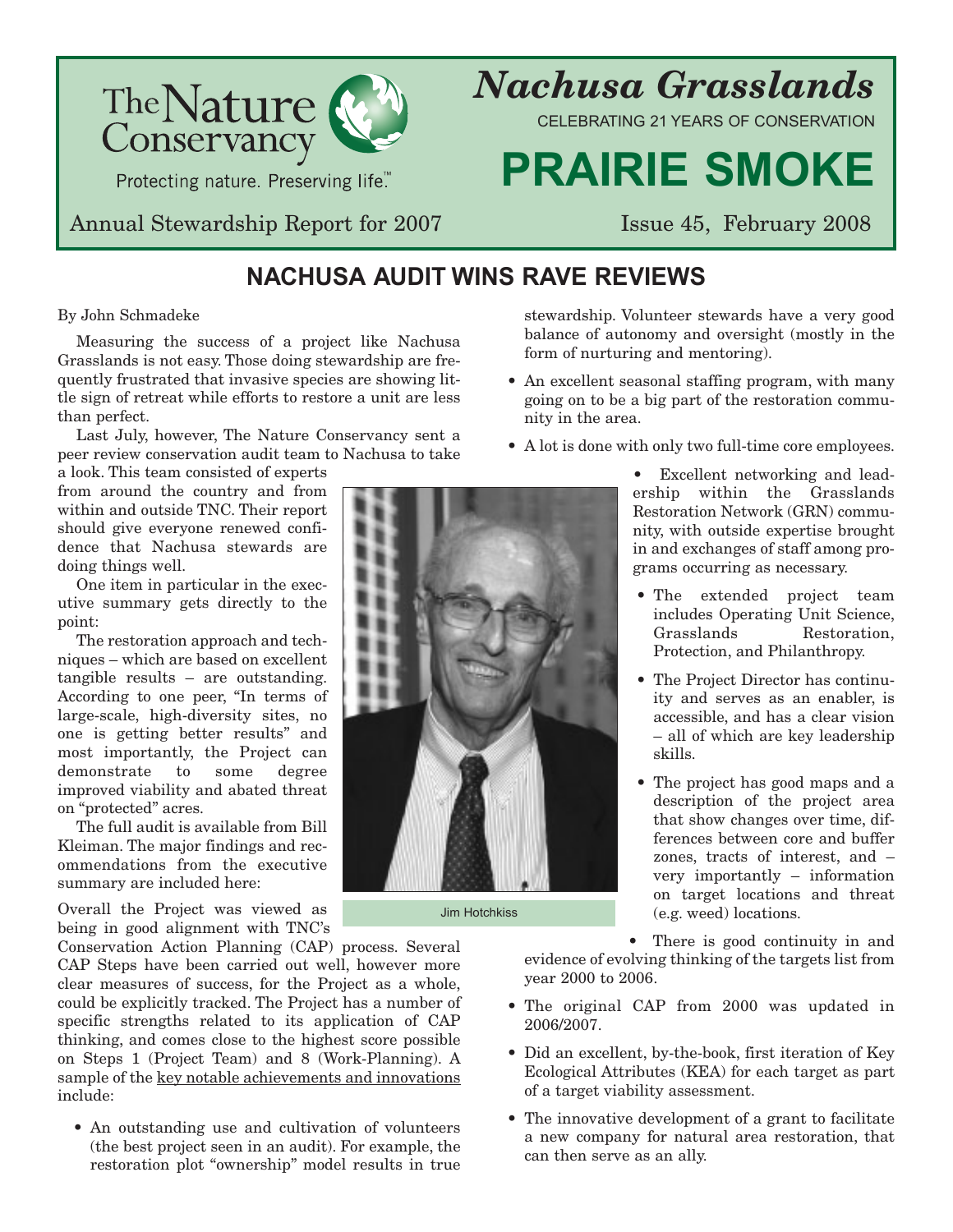- The Project has a strong focus on (potentially) measurable objectives for each plot and planting, including measures at the micro-scale (intuitive adaptive management for each restoration planting) that have been implemented repeatedly. The Project Team also has a very good intuitive sense of what is working and what is not (i.e. Strategy Effectiveness).
- The project is extremely organized (e.g. office whiteboard/schedule, labeling) and it is clear that the onsite team is very well coordinated.
- The Project is significant and tangible, with 21 years of restoration history.
- The restoration approach and techniques which are based on excellent tangible results – are outstanding. According to one peer, "In terms of largescale, high-diversity sites, no one is getting better results" and most importantly, the Project can demonstrate to some degree improved viability and abated threat on "protected" acres.
- The Project experiments through the division of sites into units within which different management techniques are attempted. This enhances the outstanding volunteering stewardship program which allows for individuality in approach for each plot.
- The Project is an excellent "leverage" site, serving as an educational vehicle, a demonstration site, and a fundraising tool, providing value well beyond the site-level restoration work alone.

The above positives represent only a subset of many other positive findings of the Conservation Audit Team, as described in the main body of the report. Still, there are continuing opportunities for improvement. The Conservation Audit Team made a number of recommendations with the hope of driving the Project toward even stronger conservation work. Thirteen major or high-priority recommendations came out of this review, and all should be viewed as important. The Findings and Recommendations presented in this report reflect two categories: CAP process impure that they are measurable, practical, and, where applicable, specific to acreage goals for the restoration.

Process Recommendations:

- The Core Project Team should increase ownership of the "content" (not necessarily the process) of the CAP workbook in coordination with the Illinois Science Director .
- Continue to update and refine the target viability assessment to ensure that it truly reflects the current status of the Project targets and ultimately drives the Project's efforts.
- Once the viability assessment is refined, update and refine the threats assessment to reflect the current situation of stresses and sources of stress affecting the focal biodiversity.
- Create a more explicit graphical model of the "larger-scale" project showing the key factors affecting the broader Middle Rock River landscape.
- Document and strategize stakeholder linkages and relationships to ensure that TNC doesn't lose its vast investment over the course of its "exit strategy", which may be long-term.
- Refine Objectives to ensure that they are measurable, practical, and, where applicable, specific to acreage goals for the restoration.
- Develop a more explicit measures system that captures clear trends over time and ties directly to viability improvement and threat reduction as stated in the CAP. Create a project monitoring plan that ensures that only the critical elements are being pursued and that uses KEAs to demonstrate viability enhancement clearly.
- View Conservation Action Planning as a process rather than a product, noting that adaptive management is ongoing and that the workbook represents current status only

Technical Recommendations:

- Nachusa should be used as a model for other projects on how to involve and cultivate a volunteer workforce
- Continue to develop and act on plans to develop an endowment for the preserve.
- Find ways to be more experimental by systematically trying different restoration techniques at different sites.
- Take advantage of the opportunity to help to answer the question: "How much is enough, with regard to prairie systems?".
- Focus implementation on high-priority land-protection. Given current development pressures, seek to be aggressive rather than passive, as the opportunity is now!

In summary, the Nachusa Grasslands Project is, in practice, a solid project that could serve as a good example to many other projects. There is still room to more faithfully, and accurately, reflect the Project's work through more regular (though not necessarily time-consuming) documentation of priorities, measurable objectives, and measures of success; in essence to be more explicit about the adaptive management approach the Project takes.

## **Nachusa Endowment Started**

#### By John Schmadeke

Imagine. The year is 2038 and the state and county are proposing to build a major new highway that will cut right through the middle of Nachusa Grasslands. Some people are upset that Nachusa might be destroyed as a prairie, but since restoration money for the project ran out years ago, there's no easy way to stop the highway.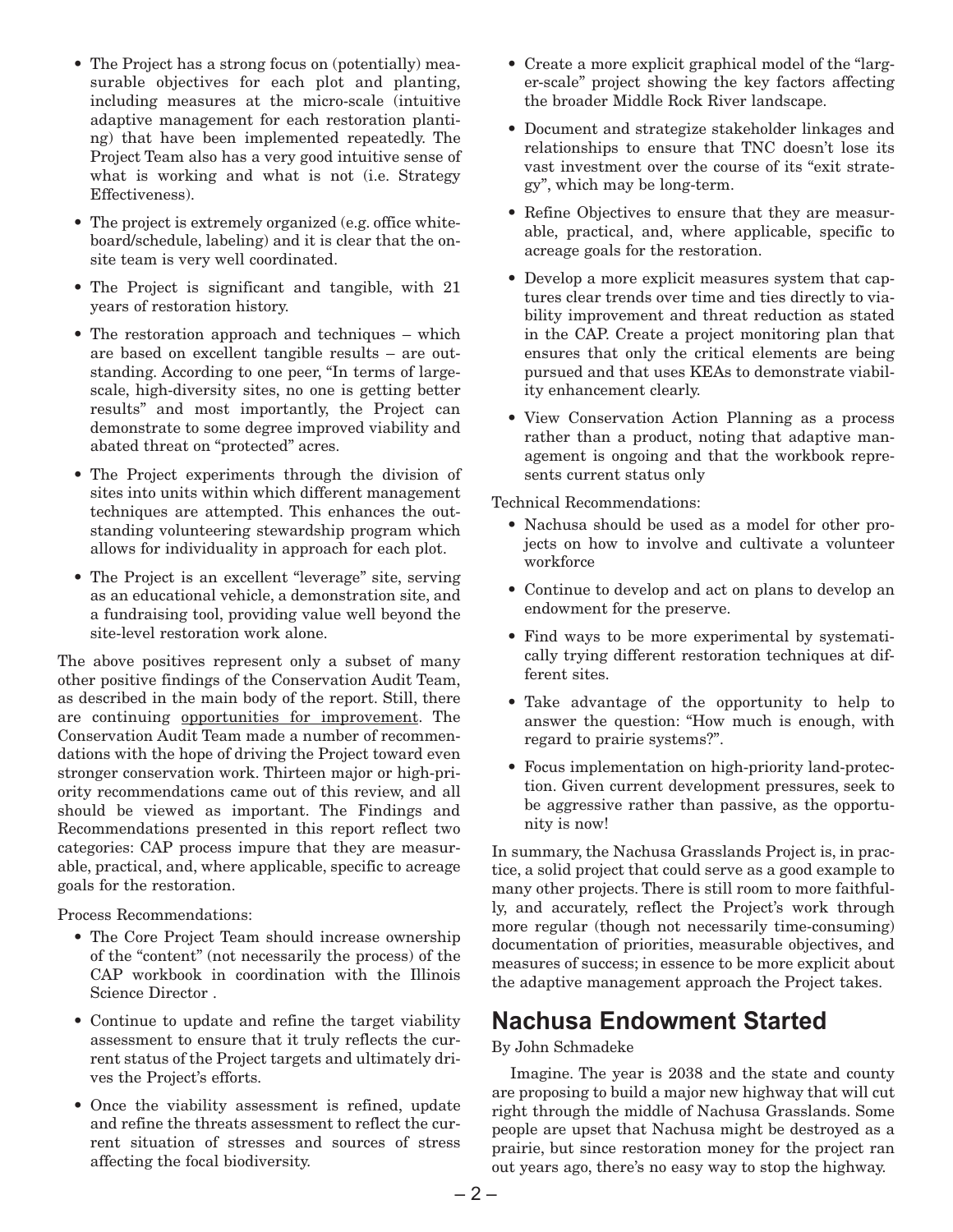There are, of course, no plans for such a road and The Nature Conservancy continues to support Nachusa's management and restoration budget. But the future is, by nature, uncertain. No one can say that what everyone wants to protect vigorously today will be on the high priority list at some future date.

Work is underway that will reduce these potential risks. The first is a new endowment fund started by the Illinois Chapter of The Nature Conservancy specifically for stewarding Nachusa.

The endowment fund was supported by James Hotchkiss, a member of the Illinois TNC board of trustees, who spoke to a group of stewards in November. He pointed out that there are no guarantees about funding for any projects in the future. "The one sure way of making sure Nachusa has a source of income for maintenance is to create an endowment specifically for that purpose."

As a way of getting the endowment off to a start, Hotchkiss said he was making a donation. Several other Nachusa supporters also pledged support.

Another possibility is that some of Nachusa eventually may be set aside as an Illinois Nature Preserve or Illinois Land and Water Reserve to make it extremely unlikely that any development, including roads, utility lines and other government activity could take place.

These possible plans were laid out in November at Nachusa's annual seed processing and potluck day, once known as Stone Soup. Bill Kleiman introduced Todd Bittner, Illinois Department of Natural Resources Natural Heritage biologist, who outlined the protection options.

"How to protect the land," and "how to pay for management" beyond the immediate future are the questions facing Nachusa, according to Kleiman.

There are no plans for TNC to divest itself of Nachusa, but what might happen to ownership or funding 20 or 30 years from now is uncertain, he explained. And even if TNC retains ownership, there is always a possibility that development in the area could result in a government agency choosing to put a road through the preserve.

Bittner explained that Nature Preserve or Land and Water Preserve status "protects the land from external threats" such as highways and gas pipelines. "It is also a way to protect Nachusa from itself."

No one knows what some future owner of Nachusa Grasslands may want to do, but this sort of protection even ties the hands of the owner, Bittner said. It is the highest level of land protection possible in Illinois.

Kleiman explained that there are some possible "perils" of this protection. Some property rights actually become property of the Illinois Nature Preserves Commission, and this could result in some rules about management techniques such as prescribed burns or use of herbicide.

Kleiman also explained that Nachusa's annual operating budget is a fundraising challenge annually for the Conservancy. Also needs for the future as Nachusa

grows are likely to get bigger. A Nachusa endowment would be funds managed by the Conservancy that would be specifically designated for Nachusa. He estimated an endowment of about \$3 million could support the preserve's annual budget.

The plan, Kleiman said, is to create a contract with TNC that sets up several restrictions on the fund. For example, if TNC transfers Nachusa's land to another owner, the endowment would go with the land.

Hotchkiss, who has a career background in investing, said an endowment "will be managed well. The Conservancy has very good investment managers." Nationally, The Nature Conservancy has recently announced plans for a \$1.6 billion capital campaign. Donations towards the new Nachusa endowment would be counted as part of the capital campaign.

Although final details for the endowment fund are still being completed, contributions have already been made to it. The Illinois Chapter of TNC has created means by which interested donors can make a contribution that will be credited to the fund. If you would like to make a donation please contact Bill Kleiman.

## **Around the Prairie Stewardship Reports**

#### **Clear Creek Knolls**

By Jay Stacy

Mary Scott and I continued our westward march from Gobbler Ridge, planting 5 new acres in tandem with Bernie and Cindy Bucholtz's 6-acre effort to our south. Mary once again proved herself to be an indefatigable and dogged seed collector, beginning with both species of pussytoes in early



Jay Stacy

May – all the way through to wind-swept mornings on the hills of Carpenter Prairie the last week of October, when we bagged the tan puffs of aromatic aster, the last little bull in the round-up.

We planted our bulk seeds with the tractor-spreader, dug in individual burr oak acorns, stuck in hundreds of porcupine grass quills, and stepped in a pail full of 40 or so rare or conservative species – all in a timely manner in mid-November, followed by a blessed 1-inch rain which turned the field into a beautiful muddy ooze, securely tucking all species in the still soft soils before being blanketed with successive sheets of ice and snow put down by the series of storms in late November and early December. Perfecto! Bill Kleiman, as always, provided us with everything we needed by way of equipment and materials through the year, along with his irresistible brand of encouragement during the few stretches when the road got bumpy.

When we checked seedlings late this spring in last year's planting we were very pleased; so the 2007 plant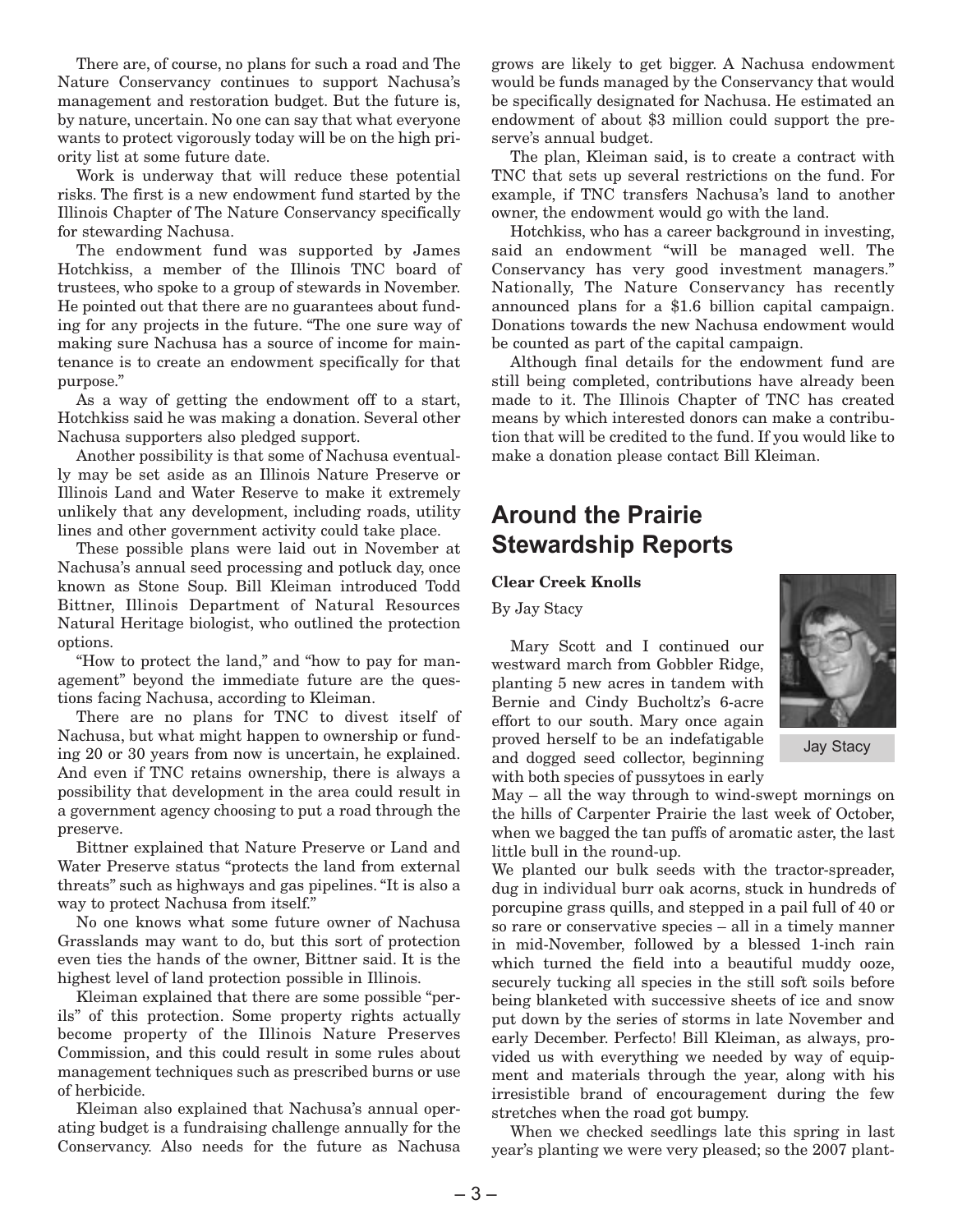ing was basically a re-do of 2006. The theory is this: The soil types in any of our tracts are rarely homogeneous. Even in a 5-acre planting one can quickly walk from one soil type to another: sand-loam to sand-gravel to softsand to sand-clay, etc. So, thoroughly mix and spin out 150 or so appropriate species. Hopefully, reasonable amounts of each species will fall in the soil type for which it has the most affinity. These seeds will germinate, attain maturity, reproduce, and in time out-do their less appropriate fellows.

The result will be a patchwork of varied community types which will eventually begin to resemble similar soil-type remnants. And, in fact, we have seen evidence that this theory is valid. Eleven years ago two small

#### **Cody Considine Appointed**

Cody Considine has been appointed the new restoration ecologist at Nachusa. Most Nachusa regulars know Cody from when he was a summer seasonal crew.

A native of Dixon, Cody has recently been working on his master's degree in ecology from Southern Illinois University. He will star t at Nachusa in May.



upland knobs 100 feet apart were cleared of corn and hand planted with equal amounts of the same 50 or so conservative species. At the time, the planter made little of the fact that one of the knobs was somewhat more gravelly than the other. Today, after emerging from years of early and middle successional species, the two knobs are starkly different. Purple prairie clover, fringed puccoon, porcupine grass, small-flowered skullcap, and downy yellow painted cup cover the more gravelly knob; leadplant, cream baptisia, bluets, northern prairie dropseed, silky and azure aster dominate the other. Mother Nature is ready, willing, and eager to re-work the wonders of the native prairie; but she needs a full palette of species to get the job done.

Several questions now come to mind. Given our recent re-focus on endangered species, do different restoration models need to be explored? I suspect the answer is "yes." I'm thinking of the upland slopes north of Pussytoes Lane. The dominant grass along this once degraded remnant is little bluestem; but the thousands of individual non-dominant grasses and sedges (Scribner's and white-haired panic grass, three-awn grass, Bicknell's sedge, etc.) laced in throughout this stretch appear to act as spacers, mitigating the bluestem dominance of the root space; perhaps the heavy concentrations of small, declicate plants (blue-eyed grass, field and purple milkwort, 3 pinweed species, frostweed, wood-sorrel) and the colonizers (both pussytoes species, western sunflower, lance-leaved loosestrife) act in a similar fashion. Bastard toadflax. a serious bluestem parasitizer, is abundant. Aside from certain legumes (white baptisia, Illinois tick trefoil, round-headed bush clover), robust plants (pale purple coneflower, wild quinine, all *Silphium* species, etc.) are noticably absent. The only conservative aster present is *ericoides*. Except for the eastern end, even such conservative mainstays as purple prairie clover, northern prairie dropseed, and leadplant are few and far between. And yet it is in this matrix of seemingly reduced competition that 4 of our target species thrive (*Polygala incarnata*, Hill's thistle, prairie bush clover, Regal Fritillary); the population of arrow-leaved violet, a larval host of the fritillary, is so dense that these slopes are the epicenter of the annual "hilltopping" courtship display of this gorgeous endangered butterfly. If we could match a strip of cornfield to this section of Pussytoes Lane (i.e., soil types, drainage, sun exposure, etc.), would it be a worthwhile experiment to do a meticulous floristic inventory, collect, and then re-plant all of these, and only these, species? I think "yes." This is the type of challenge that awaits us in the months and years ahead as we trudge on toward the golden horizon.

Last fall, as Bernie and I stood on Gobbler Ridge and looked westward, Lowden Road seemed like a dream in the distance. This fall, as we stood on the western edge of our newly completed adjacent plantings, Lowden Road, while not yet within range of a good spit, suddenly was in easy hearing distance. Thirty acres of cornfield separate us from it. Then, at some point, Mary Scott and I need to head northwest, dealing with the large rectangular wedge of corn south of Flagg Road. Bernie intends eventually to turn south and then back east, encircling and protecting Fame Flower Knob with a series of plantings in the corn and alfalfa fields which surround it. The end result? Hopefully, an 80 or so acre, highly viable, showcase quality prairie-savanna restoration, accomplished by a handful of volunteers, a new home for many of the pressured and threatened life forms which once flourished in these districts. We'll say our prayers and keep our fingers crossed as we go.

#### **Gobbler Ridge**

#### By Bernie Buckholtz

Quizzed on how to judge the progress of a restoration, a prairie wise man said, "The critters will let you know how you're doing." If that's true, the eagerness of critters of all kinds to inhabit the Gobbler Ridge plantings offers hope that our efforts to spur this community's reconstruction are on target.



Bernie Bucholz

Only a year has passed since the clattering of dry corn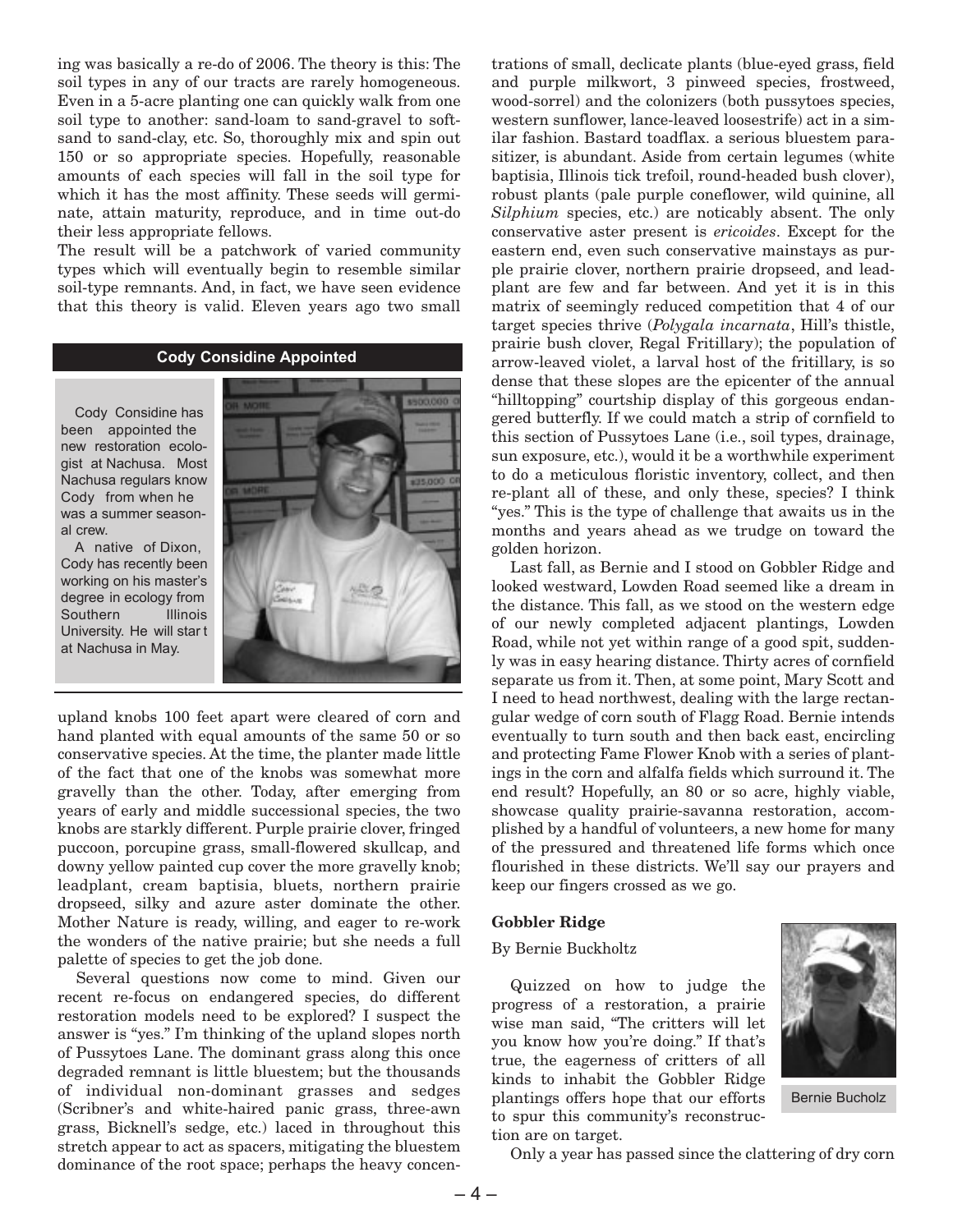stalks yielded to the silent Gobbler Ridge natives. Already the critters are offering encouraging signs. An open-eyed ramble yields hints to the shifting patterns of life on these ancient prairie soils. The rumble of tractor and cleaving of the chisel plow have given way to hushed routines of animals and plants reestablishing their interwoven cycles of birth, growth and decline.

Most dramatic in the tottering rebirth of the Gobbler Ridge community – if, indeed, a bird weighing less than an ounce can do anything dramatic - was the pioneer nesting of two song sparrows. Their low-rimmed bowl of grass and leaves was optimistically woven among the scruffy first year's growth of native seedlings. Four pale green, brown spotted eggs hatched. But some other critter – a fox or coyote, perhaps - interrupted the chicks'



named the new Illinois State Director of The Nature Conservancy in September succeeding Bruce Boyd. She had previously been state director in Io wa and head of the Big Woods project in

silent rush to fledge. Still, the sparrows' willingness to nest in these new environs sounds a hopeful note. And predators, too, are playing their part.

Badger, however short their stay, appear to be trying new digs on the remnant escarpment's top edge. Stewards removed trees and brush that had over grown the remnant savanna and adjacent Clear Creek flood plain. Groundhogs wisely surrender their own earthworks to their tougher new neighbor in this suddenly desirable habitat. Perhaps the secretive badger is taking comfort that it can now spot threats across the flood plain. These fierce mammals left behind piles of freshly churned sandy diggings at their elliptical, steeply inclined entries. Spring will reveal which mammals actually spent the winter inside these impressive excavations.

Badger and groundhog are not the only mammals moving soil in the newly available territory. Tractor, plow and chemical spray are history but shrews are taking on earth moving chores. They single mindedly excavated tunnels throughout the planting, creating that wonderful under- foot feel of collapsing, squishy soil churned soil that will welcome probing roots and the seed of natives rushing to capture territory. Already one shrew – probably a shorttail - lays bloodied and lifeless adjacent its network of underground runways. One suspect is the juvenile red-tailed hawk, often observed stoically overseeing this rapidly improving hunting ground. Did he kill but not consume this tiny earthmover? Or did our lifeless critter lose internecine combat over territorial matters.

The largest and longest-lived force on our landscape expired without human meddling. A disgruntled but able witness to the settlers' first turning of the prairie sod in the 1840's, this matriarchal burr oak finally succumbed to age. It had survived wild fires, farming disturbance and the decade earlier separation of an equally grand twin trunk. Falling prophetically at the base of a 35-year-old burr recruit, this majestic carcass continues to offer the shelter of its now horizontal hollow innards and the windbreak of its massive, humbled frame.

Overlooking all this quiet commotion sits Fame Flower Knob. In a case of less is more, its prominence grows with each wild cherry or honey locust toppled by determined stewards. Dominated for decades by a suffocating mat of Eurasian brome grass, prescribed burns are slowly freeing long hidden native plants. Already sixty surviving species, albeit in sometime lonely cohorts, have revealed themselves after three life-resuscitating burns.

This brome has been both boring bully and soil hog for decades. It probably does not yet sense that its hegemony is threatened, but emerging natives conspire to challenge. With their own root tips atwitter, the Fame Flower Knob natives witness the burgeoning competition and cooperation of plants and animals that churns in the plantings below.

The "critters" say that our work is going well. They say yes to our efforts with wings, paws, and claws….with roots, rhizomes, flowers and seeds. They encourage their two legged partners to push ahead. The "critters" tell us to hold hope… that in this one small corner of Illinois their Prairie community might one day resume its 10,000 year reign.

#### **Rolling Thunder Prairie**

By Sally Baumgardner

Why do we call our Saturday morning "work days" by that name? Judging from the planning, preparation, and expectant looks on our faces, one can easily realize that they are more like "fun days." O.K., I often think of us as a bunch of big kids who still like to play outdoors.



Sally Baumgardner

If we took a poll, we'd surely find

that 100% of our volunteers consider our Saturday morning outings to be fun, good exercise, always educational and very, very rewarding. That's because 100% of us believe the restoration of these prairie fields, savannas, wetlands, fens, potholes, etc., to be acts of very high value.

Instead of suffering from habitat loss, Nachusa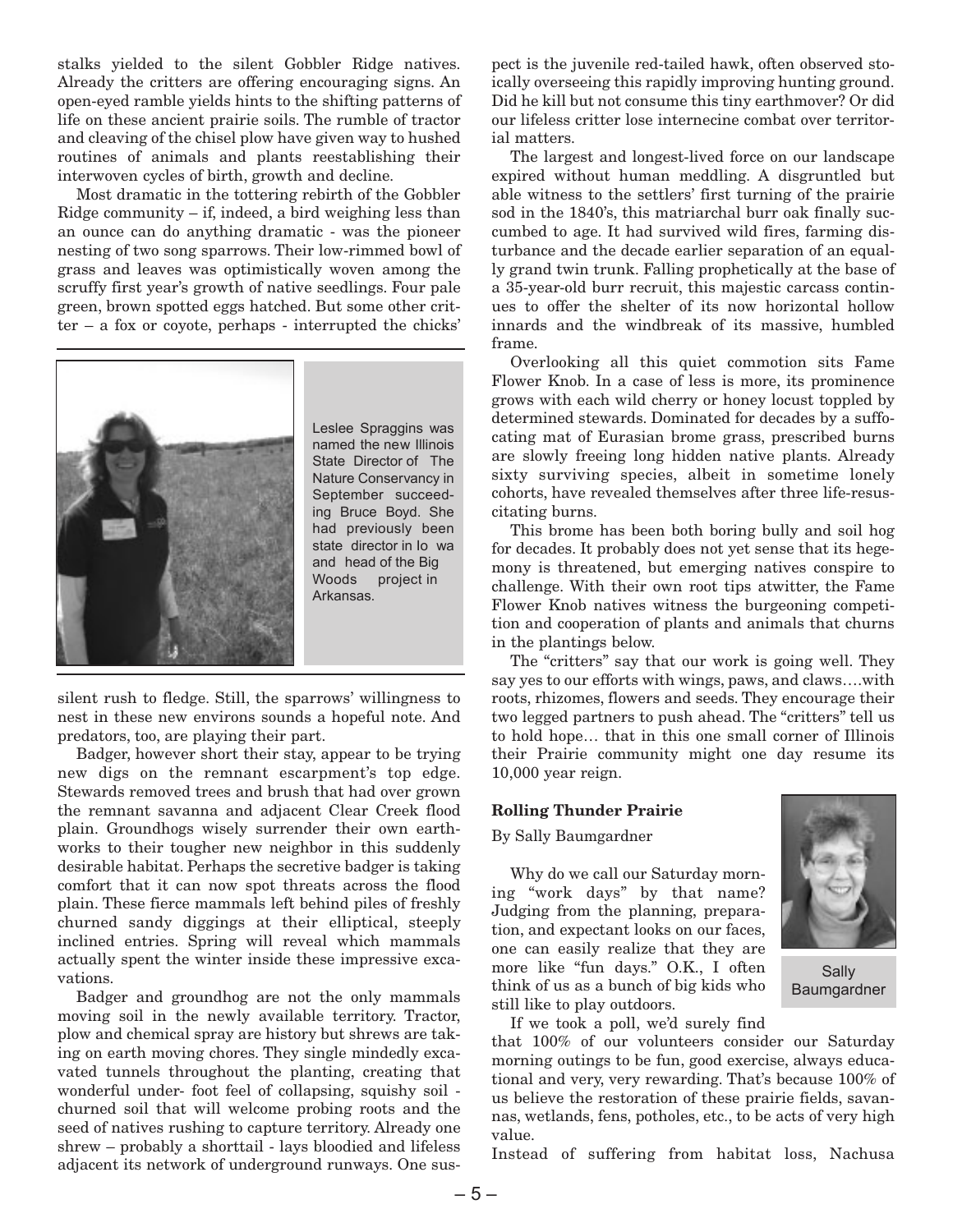Grasslands is experiencing habitat gain. No longer will our acres of native Illinois plants be robbed of their place by introduced Old World vegetation. We hope the people of the future will recognize this and continue our efforts. We plan carefully for the hosting of a work day (oops, there's that word). We anticipate the efforts that need to be done in order to get more sunlight into an area where non-native brush is crowding out the sun-loving prairie plants. For areas partly shaded by majestic oaks (natives of our savannas) we may go to a similar habitat and collect large paper bags of seed heads, so they will dry out on our screens and be milled for eventually planting near the trees.

Many of us, if we wish, provide hot coffee for cool days and fresh water for warm days. Last summer, ice cold watermelon was a most welcome treat. Some of us bake cookies, bring fruit and other snack-style goodies. Even a simple box of ordinary cookies or crackers provides more energy for us to continue with our play.

There is no drudgery, no loneliness in our efforts. If we are alone, it is by choice, and a bit of solitude is relaxing. That is when we hear the soft calls of bluebirds in March, April, and May. The spring migratory birds seem almost interested in what we fools are doing.

Someone always has a field guide in a pocket. Someone else finds a critter (a turtle, a crayfish, an insect that is not familiar to us, a new plant, maybe a bird using a sound we didn't recognize right away). At that point, we all dive in and try to identify the subject. The real joy comes when we succeed, and these are called "Teachable Moments" by the late May T. Watts.

In the August 2007 issue of Nature Conservancy Magazine, preserve manager Bill Kleiman explains, "People take care of the things they feel belong to them. They take care of what they love."

#### **Dropseed Hills**

#### By Mary Vieregg

We have worked on the Dropseed Hills unit at Nachusa for nearly three years. When it was first acquired, this ~4 acre area of five sandy knolls and swales came with a long list of stewardship issues. Each knoll and every swale between them had its own character because of its different history.



Mary Vieregg

Each one has challenged us with multiple stewardship choices. Our goal has been to make choices that change the area to a more truly native presettlement ecosystem.

The first and most basic decision that had to be made was whether to treat the area as a degraded remnant that could be salvaged or start from scratch after killing all of the vegetation. The luxury of being able to work exclusively on a small unit like this gave us the additional option of being selective. One knoll was scarred with a huge bite out of it where someone had hauled out sand and gravel. Surrounding that scar was a healthy

population of non-native brome with a few scattered natives in the driest areas. It was decided to fill the scar with sandy loam and try to construct an entirely new plant community in and around it. The second knoll had a beautiful little plant community including dropseed, puccoon, and prairie smoke. It also had its share of white sweet clover and non-native brome. Fire, hand-weeding, carefully done spot-herbiciding, and tree removal have allowed the natives to expand their domain. There is hope on the prairie. One of the swales was filled with Rubus sp., multiflora rose, and small honeylocust trees which we ruthlessly removed. One of the other knolls had a remnant community including coneflower, leadplant, and hoary puccoon which we have chosen to patiently nurture. Each of about twelve subunits continues to require ongoing decision-making and followthrough to effect meaningful change.

Then there was the decision about trees. Aerial photograph comparisons indicated that hundreds of trees of various sizes have grown over these five knolls during the last seventy years. Pre-settlement public land survey notes indicated that the area was open prairie with very few scattered trees. The birds were active in the canopy, though, including the harriers in the winter which used them to rest, and the nearby creek down slope from the knolls has a native complement of oaks and other species. Should we leave any trees at all? We decided again to be ruthless. The geoboy removed most of the smallest trees, and we decided to cut and burn all of the remaining larger ones except for a healthy, wellformed hackberry, a medium-sized black oak, and a few small black and bur oaks we came across. We decided to remove even the numerous native wafer ash hoping that as the community defines itself with sunlight, time, and fire, there is enough of a seed bank for it to assume a more modest role.

What species of seed do we collect and plant? Do we use the existing remnant species as our guide and confine ourselves to their associates? Do we use other remnant communities growing on the same soils in the preserve as our model? How much variation in mixes should we choose for the different knolls and each swale in between them? Again, we relished our opportunity to micromanage, and we carefully decided where we think each species of seed we collect fits best and will contribute the most. It is recklessly bold to think we know nearly enough about prairie ecosystems to make these decisions, but we observe and we ponder and we do our best.

As the seasons have passed by, more choices have been made, and change is happening. In areas where trees were cleared during the winter and the sunlight has flooded the newly exposed soil surface, positive change has occurred rapidly. Native plants are aggressively competing with the insulted non-natives, and we are finding previously unnoticed native species growing either from the existing seed bank or our seeding efforts. In mixed areas of non-native brome and challenged native species, change has occurred much more slowly even though selective herbicides, fire, and light have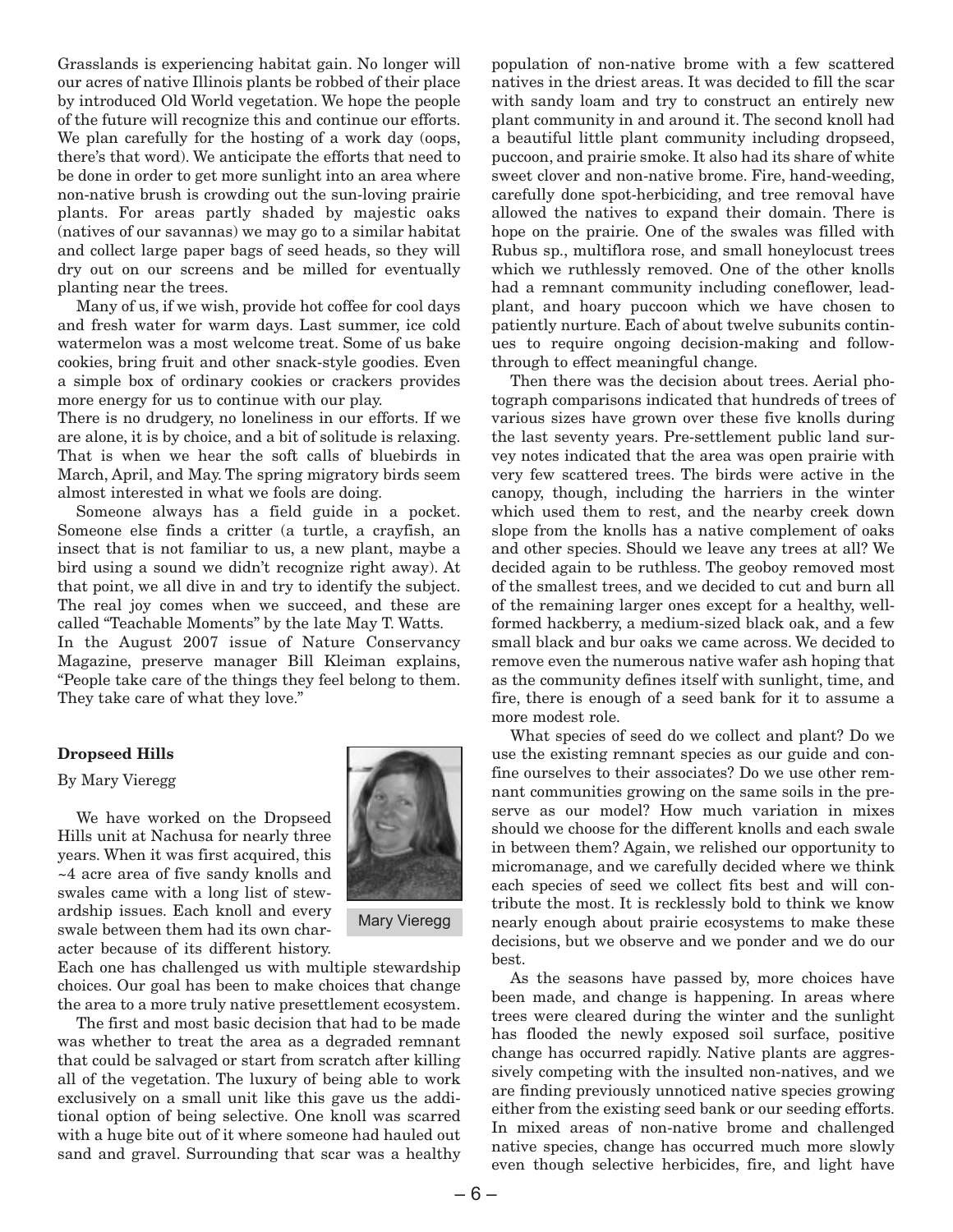allied themselves with the natives. We wonder if we are fighting a losing battle and should make a different management choice. The positive changes, though, are exhilarating and comforting. They keep us working toward our goal of a native, biologically diverse set of communities. They justify the sometimes tedious and physically demanding work that the stewardship choices we make demand.

#### **Dot and Doug Knobs**

By Mary & Alan Meier

The 2007 changes on the Dot and Doug Wade Prairie actually began late last year when Al planted about 315 pounds



Al Meier Mary Meier

of seed collected in 2005 and 2006 on six acres of former cornfield. During the spring and summer of 2007, numerous grassland species began to emerge, including pale purple coneflowers, prairie tall cinquefoil, silky asters, old field goldenrod, and sky-blue asters which bloomed prolifically. Also plentiful were the weeds typical of a first-year planting. We look forward to seeing the prairie species displace these unwelcome varieties in the upcoming growing seasons.

Seed harvesting was our main focus throughout the spring, summer, and early fall – altogether, we collected about 275 pounds of seed. In mid-November, Al and his brother, Paul, sowed the seeds on nearly five acres of cleared cornfield adjacent to the 2006 planting. Prior to being planted, the area was burned and harrowed and then harrowed again afterward, so we are grateful for the crew and volunteers who assisted in these tasks.

Preparing for a restoration planting presents several challenges, mainly in regard to determining the type, number, and quantity of species to include. Thanks to the expertise and experience of Jay Stacy, Bill Kleiman, Hank Hartman, Becky Hartman, Bernie Buchholz, and others, we assembled a seed mix which we hope will yield a diverse prairie not dominated by just a few species. Sharing through discussion and demonstration has been very beneficial. Recently, several stewards have also been collaborating on record-keeping by combining seed harvest databases which will enable us to produce even better restorations in the future.

We are in the process of creating a planting history detailing the location, terrain, soil types, field preparation, sowing methods, species, and quantities for both the 2006 and 2007 Dot and Doug Wade Prairie restorations. Tracking what grows well, what grows poorly, and what grows too well will help us adjust our future seed mixes and methodology.

Weed and brush management also required quite a bit of attention this year, and, as a result, poison parsnip and honeysuckle seem to be decreasing in several areas.

Al focused on removing honeysuckle and multiflora rose from along the preserve boundaries, and the crew worked diligently on eradicating birdsfoot trefoil from Leopold Knob. In February, we had a very successful work day in which a number of volunteers cleared a section of Dot's Knob that had been overgrown with nonprairie species. We plan to restore the area to grassland sometime in the future.

A highlight of our year was serving as chairs for Autumn on the Prairie, the annual Nachusa Grasslands festival held in late September. We enjoyed working with the organizing committee members, Cassie Krueger, Bill Kleiman, Susan Kleiman, Becky Hartman, Tonya Bittner, Jan Grainger. Mike Adolph, Carol Brown, Ron Ingraham, and Bob Shone, and we also appreciated the efforts of the many individuals who volunteered on the day of the event. Thanks to their dedicated efforts, the approximately 600 people who attended AOTP were treated to a remarkable variety of tours, exhibits, demonstrations, musical performances, and refreshments.



Longtime Nachusa volunteer Jay Stacy and the w ork he has done for the project were the subject of the co ver article in the autumn 2007 issue of The Nature Conservancy's national magazine. A framed copy was presented to Jay.

During our many trips to Nachusa and numerous hours working on various projects in 2007, we have both experienced many rewards. Throwing a branch on a raging bonfire, marveling at a delicate prairie smoke, stripping the fluff from a thimbleweed, introducing our daughter, son-in-law, and grandson to the beauty of Doug's Knob during coneflower season, hauling a soggy log from Wade Creek, spreading seeds on the new planting, sitting on a rock and watching the little bluestem sway in the breeze, and sharing lunches and dinners with other stewards – all of these moments have added up to a great year at Nachusa Grasslands.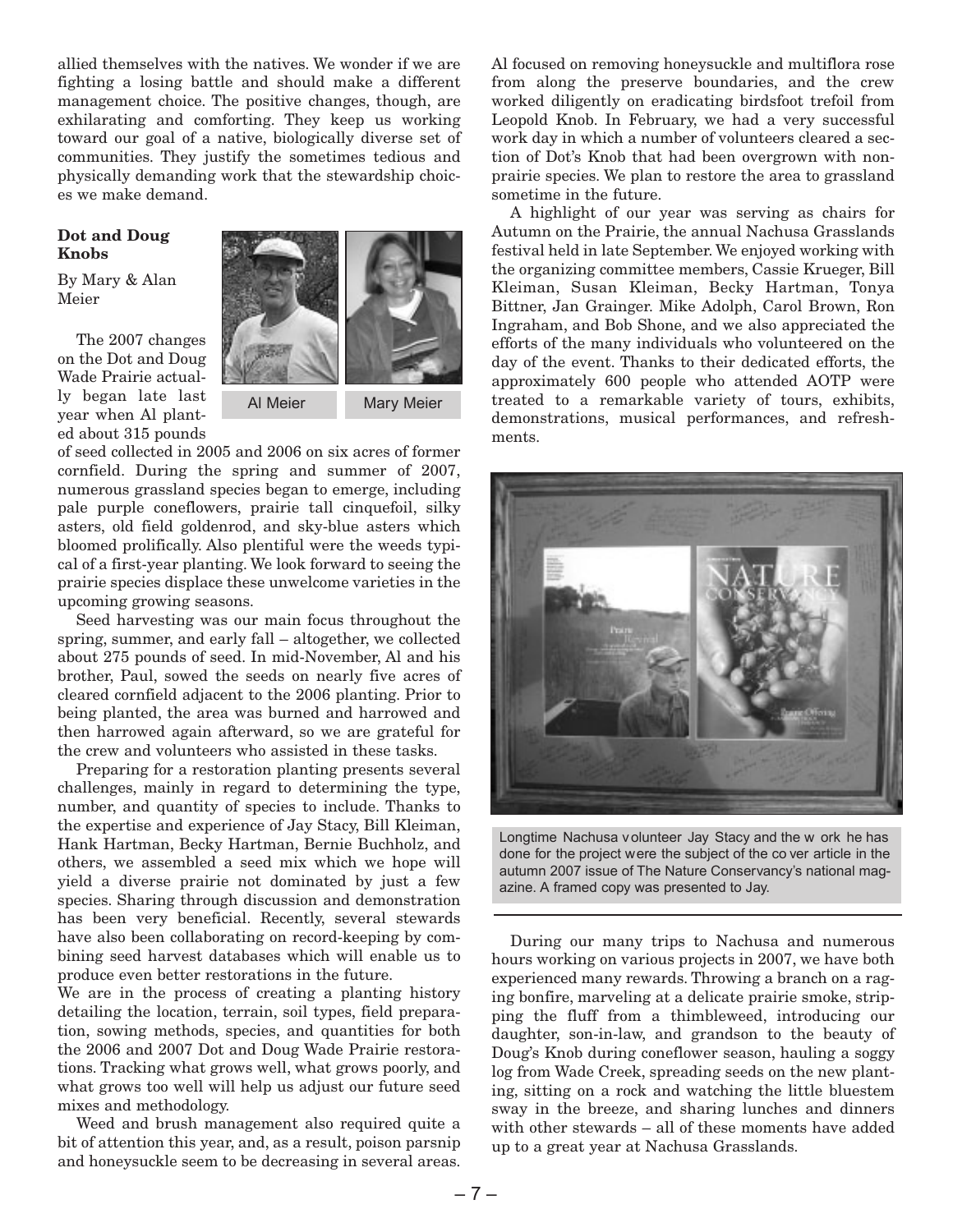

#### **Hamill-Winter Prairie**

By Mike Adolph

Mike Adolph was traveling nearly four dant growth of native species under Jan Grainger Bob Shone moved to Indiana into his dream house this year. Whatever the future, the transformation of Hamill-Winter is credited at least in half to Bob. He's been a dedicated, hard worker for more than 12 years. He was traveling nearly four hours of travel time for each trip. Now

it's more than six.

Hamill-Winter is roughly bounded by Pussytoes Lane on the south, Lowden Road, and a line going west from the Yellow House past the power tower almost to Wade Creek.

It was created as the "Main Unit" in the early 90s. It included the '86 original purchase—-the knobs and the High Oaks.

Two prairie plantings have transformed the Unit. In '87 prairie was planted in 40+ acres west and south of Coyote Point and Tim's Knob. In '91 prairie planting converted a cropfield just west of No-name Knob and the eastern remnant prairie pasture. This second planting was more successful, and helped attract grassland birds. Sedge Wrens and Henslow's Sparrows have since resumed nesting at Nachusa. Grasshopper Sparrow numbers are down, but TNC is doing what it can here to help birds, both migratory and resident.

Ann Haverstock, who did a bird census in the Unit for 12 years, took time to hunt among the soybeans in that field for adolescent Upland Sandpipers in the summer of '91. They stopped nesting at Nachusa a few years later.)

Our Main Complex of knobs contains many American Plum thickets. These are home in the nesting season to Bell's Vireos and Least Flycatchers, both rare species. They're holding on.

Bob and I have battled for years to keep these thickets from being overtaken and ruined by Honeysuckles and Black Cherry. In one four-hour period more than 400 Honeysuckles were destroyed in one thicket—-without getting them all.

When work began on the invasives in the remnant pastures, our chief targets were Multiflora Rose, Black Cherry and Honeysuckle. It's no exaggeration to state that more than 10,000 roses have been removed from the unit, and nearly as many of the other two. Other major threats that have appeared here are King Devil (Hieracium pretense) and Red Clover (Trifolium partense.)

We've found that most of our time has to be used to fight invasives. In an acre-sized area Bob calls the "demonstration plot" we've battled the "big 3" and have done a minimum of seed planting. We're seeing the area improving nicely with what's in the seed bank and what has come in on its own. It's far from the best that can be done, but it's the best we could do.

We've also spent a lot of time on the units adjacent to ours, since invasives don't respect unit boundaries.

#### **Eight Oaks Savanna**

#### By Jan Grainger

Many of the stewards at Nachusa have been successful in the restoration of our heritage communities by taking on planting projects. I have seen the transformation of fields from soybeans or corn to diverse and abunthe care of Mary Vieregg, Jay Stacy



and Tom and Jenny Mitchell. Recently, Al and Mary Meier, Bernie and Cindy Buchholtz and John and Cindy Schmadeke have joined the fun of turning ag fields into prairies. So I guess it is my turn to give it a try.

I have been inspired by Tom Mitchell to try planting prairie and savanna seeds in a field within Tellabs Savanna.

The site is nestled nicely in a heavily wooded area. Fabulous Sandstone Bluffs surround it to the east and north. Presently, it is a very small (2 acres?) corn field. The corn has been harvested and I have been assessing the area surrounding the field. Along the edge of the field, there is quite a bit of our nemesis, the dreaded honeysuckle. Bill Kleiman mowed much of it down and I applied herbicide to all the stumps I could find. I am taking it out by hand where it is growing close to young oaks or near native plants that I have been discovering along this edge. I have been happy to uncover a few survivors such as grape fern and starry campion.

I will begin seed collecting as soon as possible in the spring of 2008. Tom Mitchell and Jay Stacy are masters of prairie planting and they have offered to help me with choosing and harvesting seed for this project. The seed will be planted after the corn is harvested next fall.

Undertaking a planting is a challenge. I t will take a couple of years to see the fruits of my labor, but I am sure it will seem worth the wait when I spy tiny familiar seedlings poking up through the sandy soil, ready to face the competition.

#### **Big Woods**

By Hank & Becky Hartman

The woodpeckers are here. There have always been abundant flickers. In 2007 we started seeing red



Hank & Becky Hartman

headed woodpeckers all the time. Often there were six or eight visible. On December weekends we were still seeing one or two pair each time we visited the savanna areas. Nice rectangular holes from pileated woodpeckers have appeared.

Big Woods grew in size. Al and Mary Meier of the Dot/Doug Wade Unit graciously donated the 5.5-acre Wade Bottoms to the Big Woods empire. It is predominately grass as it has been boomed sprayed for the last ten years in order to kill the birds foot trefoil plants. We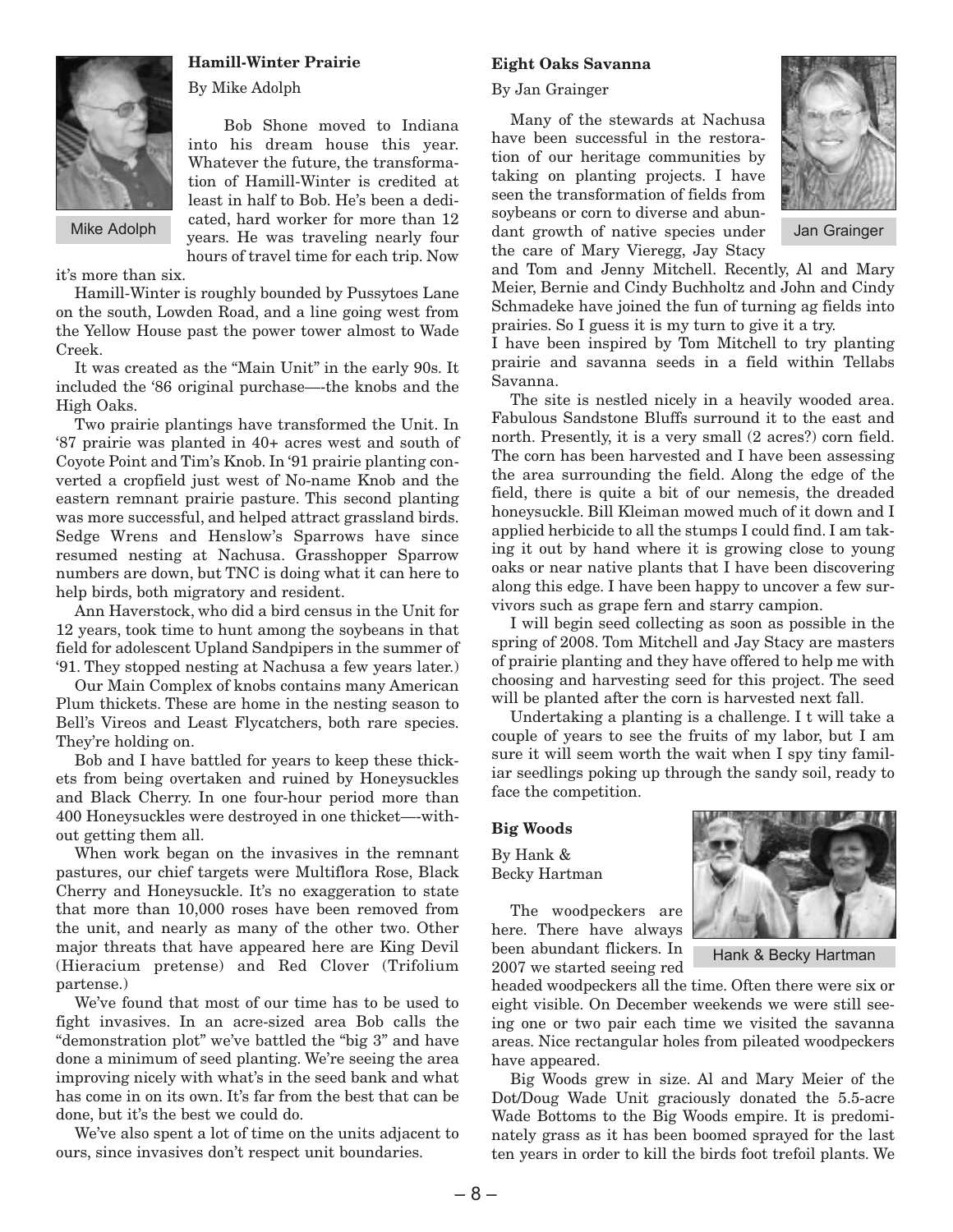#### Preparing a mix of seed for planting.



over seeded the area with 140 pounds of bulk seed. At the eastern end of Wade Bottoms, Lake Aldo appeared after all the spring rain and persisted for most of the summer. As more of the brush and trees have been removed, it is interesting to watch the changing hydrology of the unit.

The most striking visual change is that the North Knob is now a true oak barrens. Oak wilt is killing the small diameter black oak trees. At least half have been dead long enough to fall over and we removed them. Most if not all the remaining small oaks will soon be gone. The scrub oak bushes are still looking great. It is amazing how much better the area looks without the trees. And you can see all the way across the Potholes bowl to the Hamill-Winter Knob

At the northeast corner of the unit near point 18, two distinct drainages enter from the north and eventually merge giving a triangle of higher land formed between them. We cleared about one third of the area of honeysuckle and multiflora rose resprouts early this year. Gene St. Louis and friends did the first massive clearing effort here at least 10 years ago. The forestry mower cleared the area again in 2004. This is the first blooming season that we have been able to see the spectacular bloom from the seeds we planted in 2004.

Finally, we cleared brush from a corridor in the South Woods which lie between our Sedge Meadow and the Fen. You can stand by Which Way Oak and actually see the Fen in the distance. There is a nice grassy rise right at the edge of the woods next to the Fen. Both Hank and Kevin Kaltenbach have been dumping seed on it for several years. Watching that transformation will be fascinating.



Propagating prairie violets.

## Thank You Donors

*\$1,000 and above*

Genesis Nursery Inc. Bauer Foundation In memory of Harold Heinkel by Peter Heinkel Honoring Nachusa Stewards by Mary Lee Stacy & John Calihan Mr. & Mrs. Richard Heinkel Mr. & Mrs. Ronald D. Ingraham

Dorothy Lundahl Charitable **Trust** Alan & Mary Rhodes Meier Dale Birkenholtz Dillon Foundation Exelon ILDNR C2000 Fund for fire equipment

#### *\$100 and above*

Mr. & Mrs. Tom Lawson in memory of Russ & James Lawson, Jim & Mary Vieregg, In memory of Jack Kleiman by John & Roxana Huck, Dwight & Tess Heckert, Tom & Jenny Mitchell, Mary & Al Meier, Hank & Becky Hartman. In honor of Jenny & Tom Mitchell by Marilyn J. Workman, Mary Scott, For 60 year birthday honors to Becky Hartman, Jay Stacy, & Tom Mitchell by John & Cindy Schmadeke, Justine & Bill Kusner, Patricia Hayden, James Hoyt, Justine Kusner, Mr. & Mrs. John J. McCormick, Tom Mitchell, Janice Grainger, Jay Stacy, Joanne Kiley & Ken Modzelewski, Mr. & Mrs. Charles A. Westcott in honor of Dr. Robert F. Betz, Mr. & Mrs. Mike Adolph, Bernie & Cindy Buchholz, Mr. & Mrs. Robert Ridener, State Farm Companies Foundation.

#### *Other Generous Donors*

In memory of Clyde James by Adelaide James, Carol & Wilbert Boynton, In memory of Jananne Vargo from Jim & Ann Grove, In memory of Miss Ruth Ravenel from Marjorie Asplund, Mr. & Mrs. Randy Rice, Gary Tollaksen, Marilyn Anderson, Howard Fenton, Nancy J.Gray, Jo Durkes, Illinois Native Plant Society, Greg & Kay McKeen, Bruce & Beth Boyd, Mr. & Mrs.George Dilling, Dwight Heckert, J. T. Herman, Dr. Robert F. Inger & Ms. Fui Lian Tan, Mario Quatrini, Michal Strutin & Michael Sinensky, Carol Taggart, Gretchen Buchen, Ralph Pifer.

## Nachusa Endowment Fund

James Hotchkiss, John R. Santucci, David Crossett, Robin & Steven Read, Hank & Becky Hartman, Todd & Tonya Bittner, Ann-Maria & Jon Vigano, David Crossett, Steven Read.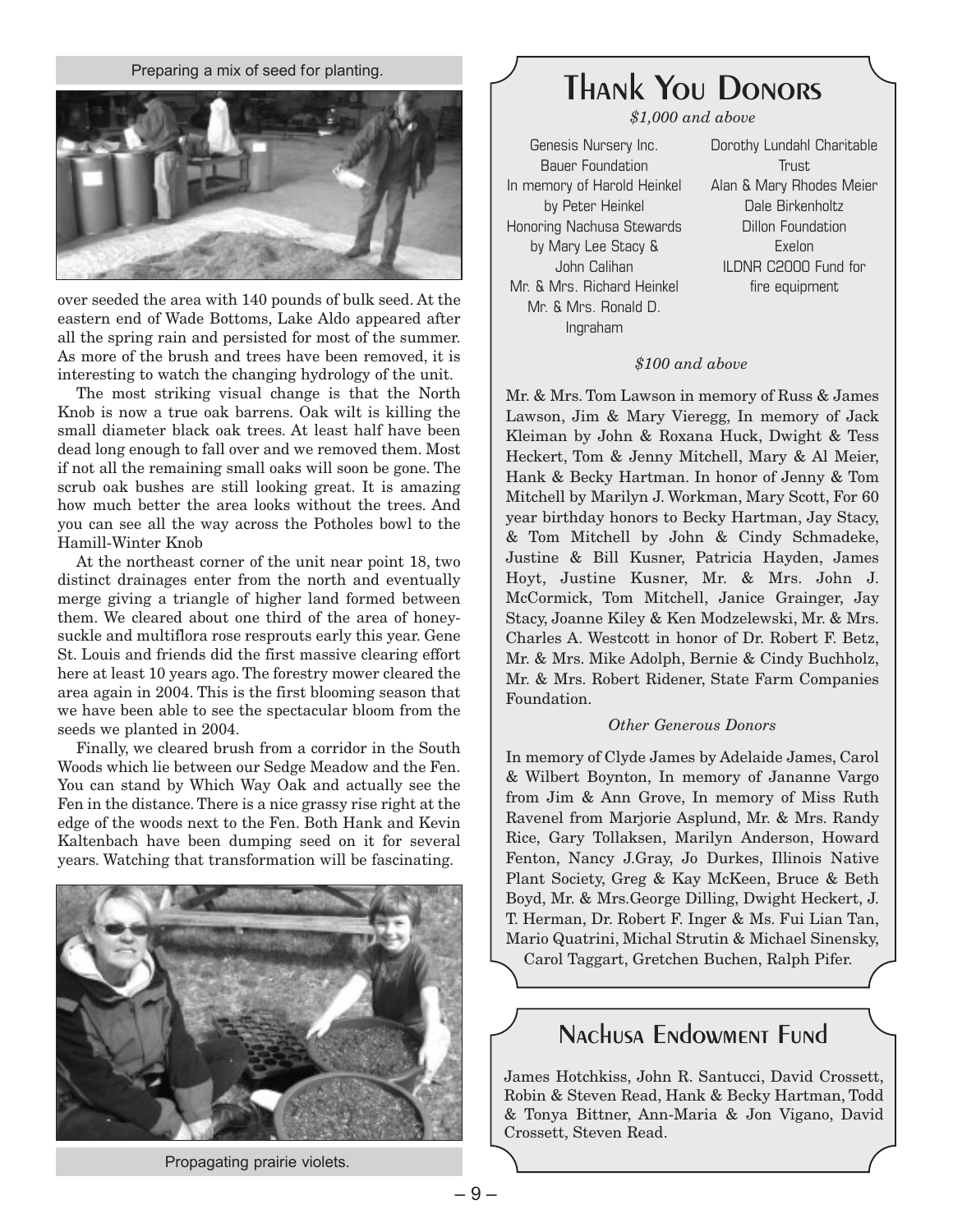## **STEWARDS OF NACHUSA GRASSLANDS**<br>Leslee Spraggins State Director

Leslee Spraggins Bill Kleiman Project Director

Cody Considine Restoration Ecologist

#### STEWARDS CO-STEWARDS

**Big Woods** Hank & Becky Hartman NIU's Committee for the

Preservation of Wildlife

#### **Clear Creek Prairie**

Prairie Preservation Society of Ogle County-Katie Schoenfeldt **Dot & Doug Wade Prairie** Al & Mary Meier **Dropseed Hills** Mary & Jim Vieregg **Eight Oaks Savanna** Jan Grainger **Fen Unit** Kevin Kaltenbach Josh Sage **Gobbler Ridge at CCK** Bernie & Cindy Buchholz **Hamill-Winter Prairie** Mike Adolph Bob Shone **Edith & Anna Heinkel Savanna East Unit** Mike Crowe & Cassie Krueger **West Unit** Jay Stacy Mary Scott **Kittentail Savanna** West Chicago Prairie Stewardship Group-Steve Sentoff **Hook Larson Unit** John & Cindy Schmadeke **Roadsides & Jay Meiners Wetlands** Tom & Jenny Mitchell **Rolling Thunder & Harold Walkup Prairies** Sally Baumgardner George Bouska, Lorraine Gawlik,Max Baumgardner, Earl Thomas

#### **Sand Farm**

Russ Brunner **Tellabs Savanna** Ron Ingraham Jan Grainger, Amber Andress **Thelma Carpenter Prairie** Tom & Jenny Mitchell **Open Units** Bennett Woods, Prairie Potholes, Schafer Prairie, Coneflower **Once a month Stewards** John Heneghan, Dave Crites, David Edelbach, Ray Derksen, Joshua Clarke **Barn Steward** Jenny Mitchell **Autumn On The Prairie 2008 Chair and Co-Chair:** Cassie Krueger, Chairwoman; Joshua Clarke, Co-chair **Science Stewards:** Bird Monitoring Ann Haverstock Butterfly Monitoring Jan Grainger Herbarium Steward Dwight Heckert Insect Collector Open Lespedza leptostachya monitor Open Charles Larry **Outreach Volunteers:**

Publicist/Educator/Presenters: Hank & Becky Hartman, Sally Baumgardner, Gene Miller, Dwight Heckert

### **STEWARDS continued**

Youth Stewards Leaders Mike Adolph, Susan Kleiman,

Sally Baumgardner, Ron Ingraham, Bob Shone, Barb Rutherford, George Bouska, Bernie Buchholz

#### **2007 Seasonal Assistant Stewards:**

Austin Webb, Janet Guffy, Mike Saxton, Joshua Clarke, Matt Fagan, Will Overbeck, David Jacobs, Andre Romero, Tyler Boyd

#### **Hike Nachusa**

Take a hike around Nachusa Grasslands led by veteran Nachusa volunteer stewards Hank and Becky Hartman. During 2008, hikes are scheduled on Saturdays at 2 p.m. See the Calendar for dates. Meet at the barn a few minutes before that. A special sunset hike is set for 7:30 p.m. July 26. Beginning in 2009, the regular hikes move to Sunday afternoons at 2 p.m.

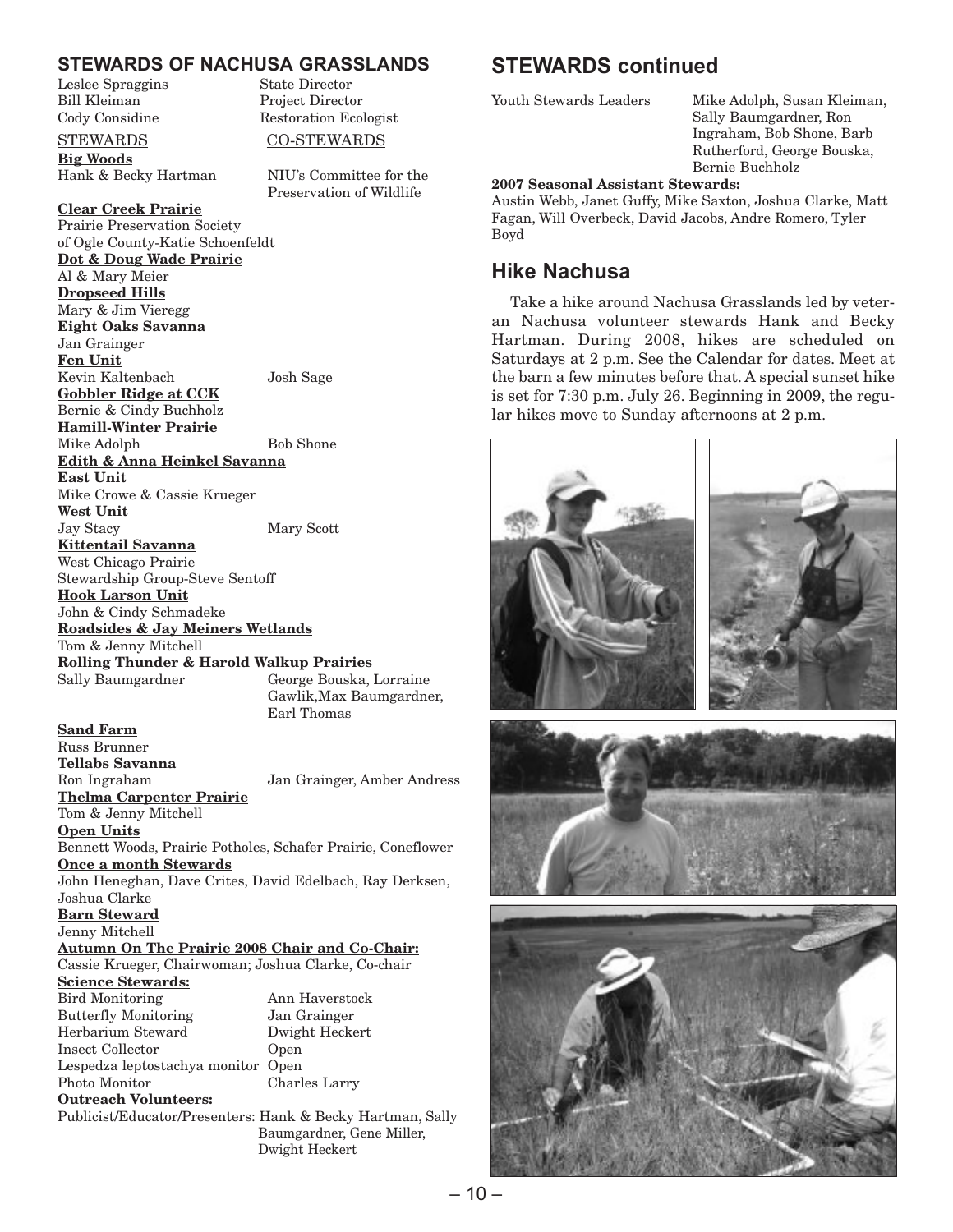## **Calendar of Events, Workdays and Hikes 2008**

- **February** Brush Season
- 2 Fen
- 9 Sand Farm
- 16 Gobbler Ridge
- 23 West Heinkel Savanna
- Hike 2 P.M. Tellabs Savanna

#### **March** - Brush, Planting and Fire Season

- 1 Dot Doug
- 8 Big Woods
- 13 Thurs. Slide show at Nash Center at 7 P.M.
- 15 Annual fire refresher training for Nachusa Crew
- 22 Tellabs Savanna
- Hike 2 P.M. Johnny's Creek to E. Heinkel
- 29 East Heinkel Savanna

#### **April** - Brush, Planting and Fire Season

- 
- 5 Gobbler Ridge Bernie Dot & Doug Wade Prairie
- 19 Hamill-Winter Prairie
- 26 Rolling Thunder Prairie Autumn On The Prairie (AOTP) Committee Meeting at noon
- Hike 2 P.M. Savanna restorations

#### **May** - Weed Season

- 3 Tellabs Savanna
- 10 Sand Farm
- 17 Rolling Thunder Prairie
- 24 Thelma Carpenter Prairie
- Hike 2 P.M. Gobbler Ridge prairie reconstructions
- 31 Clear Creek Prairie Potluck lunch at 12:30 1:00 - 3:00 Guest expert with Stewards tba
- **June** Weed and Seed Collecting Season
- 7 Eight Oaks Savanna
- 13 Friday Open House for Resource Managers
- 14 Fen

✄

e<br>%<br>%<br>%

✄

- AOTP Committee Meeting at 1 P.M.
- 21 West Heinkel Savanna & Thelma Carpenter Prairie
- Hike 2 P.M. Coneflowers
- 28 Hook Larson Prairie
- **July** Weeds and Seeds
- 7 Pine Rock Nature Preserve Bill
- 12 Big Woods
- AOTP Committee Meeting at 1 P.M.
- 19 Hamill-Winter Prairie
- 26 East Heinkel Savanna
- Hike 7:30 P.M. Stars and lightning bugs

#### **August** - Seeds

- 2 Big Woods
- 9 Gobbler Ridge w Bernie
- 16 Dot & Doug Wade Priaire
- 23 Clear Creek Prairie
- AOTP Committee Meeting at noon 1 P.M. 30 Dot Doug
- Hike 2 P.M. Gentians
- **September** Seeds
- 6 Fen
- 13 Rolling Thunder Priaire
- 20 **Autumn On The Prairie Celebration** Walks and other activities - 10 A.M. to 5 P.M.
- 27 Hamill-Winter Prairie

#### **October** - Seeds

- 4 Eight Oaks Savanna
- 11 Tellabs
- 18 Rolling Thunder Prairie & Thelma Carpenter Prairie
- Hike 2 P.M. Introduction to seed picking

Prescribed Fire training course 130/190 Saturday and Sunday 9 to 4. Registration required. Contact bkleiman@tnc.org or 815-456-2340

25 Gobbler Ridge w Bernie

#### **November** - Brush, Planting and Fire Season

- 1 Rolling Thunder Prairie
- 8 Seed Mixing Celebration & Potluck Gathering
- 15 Big Woods
- 22 Dot & Doug Wade Prairie (Shotgun weekend)
- Fen

#### **December** - Brush and Planting Season

- 1 Hamill-Winter Prairie (Shotgun weekend)
- Hike 2 P.M. High views of Carpenter Prairie
- (Shotgun weekend at TCP)
- 13 Bennett Woods
- 20 East Heinkel Savanna
- 27 Tellabs Savanna

#### **January 2009** - Brush Season

- 3 Dot & Doug Wade Prairie
- 4 Sunday Hike 2 P.M. Woodpeckers in the Big Woods
- 10 Tellabs Savanna
- 17 East Heinkel Woods
- 24 Bennett Woods
- 31 Big Woods

#### **February 2009** - Brush Season

- 7 Fen
- 14 Hook Larson Prairie
- 21 Gobbler Ridge<br>22 Sunday hike 2
- 22 Sunday hike 2 P.M. Franklin Creek<br>28 West Heinkel Savanna
- West Heinkel Savanna

## **AUTUMN ON THE PRAIRIE**

19th Annual Celebration at Nachusa Grasslands Saturday, September 20, 2008, 10 a.m. - 5 p.m.

A free event with fun for the entire family: guided walking tours of the preserve, paintings by local artists, children's activities, gift raffle, horse drawn wagon rides, live music, and good food.

Issue 45, March 2008

Editor . . . . . . . . . . . . . .John Schmadeke, Bill Kleiman